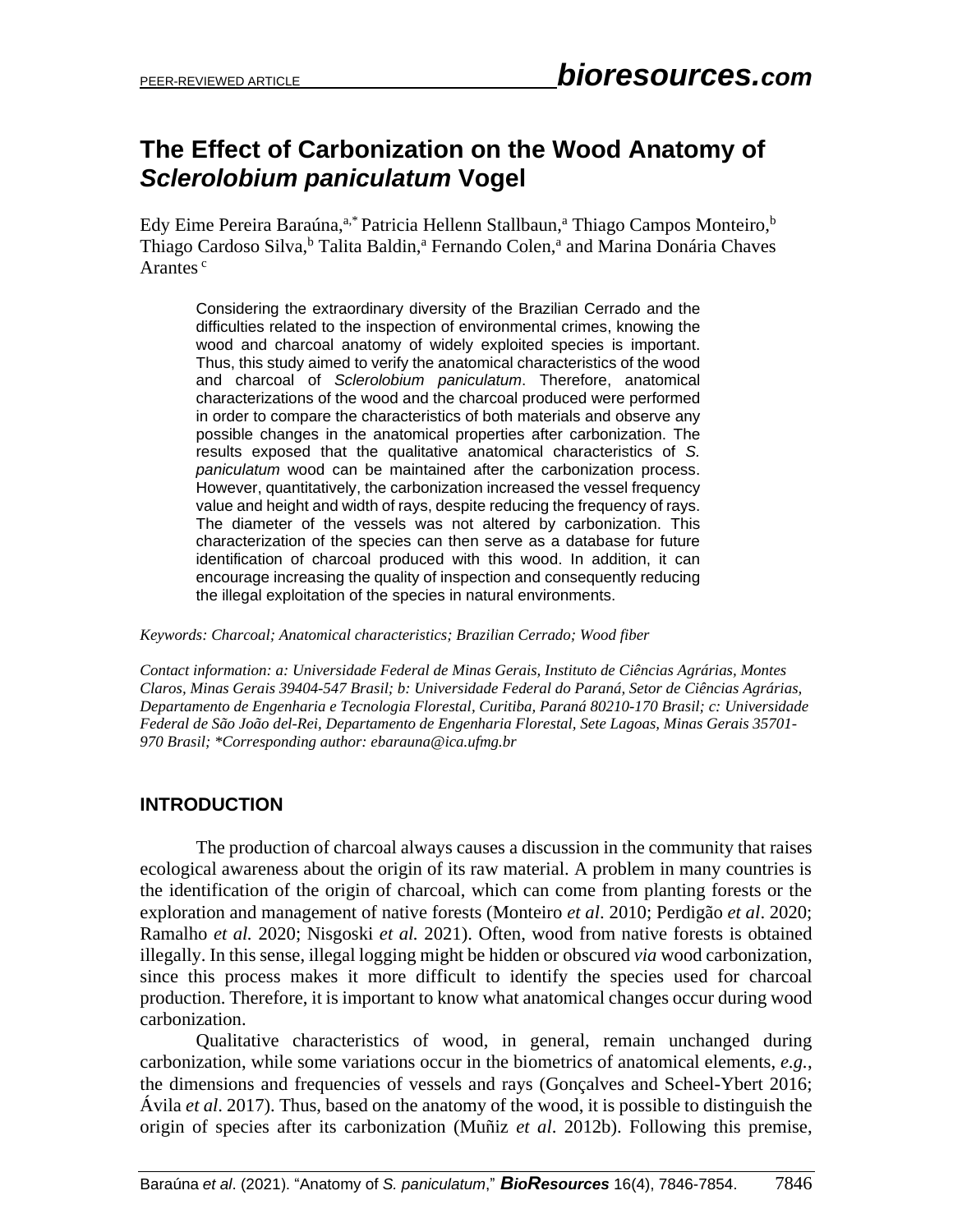several studies have been carried out on the anatomy of wood and charcoal for some native species of hardwoods in Brazil (Muñiz *et al*. 2013; Nisgoski *et al*. 2014; Stange *et al*. 2018; Perdigão *et al*. 2020; Stüpp *et al*. 2021).

Considering the devastation of native forests in Brazil, primarily in the Cerrado biome, and the scarcity of descriptive studies detailing the charcoal of these species, knowing the anatomy of wood and its charcoal is necessary. This biome has undergone major changes in the last 50 years due to agricultural expansion and considerable changes in its landscape, generating irreversible environmental impacts and damage to this ecosystem (Dutra e Silva and Barbosa 2020). However, this biome is an important energy source, primarily to the state of Tocantins, and its knowledge is important for sustainable forest management of the ecosystems (Carrijo *et al.* 2020).

In this biome, several forest species present silvicultural potential, including *Sclerolobium paniculatum* Vogel (Fabaceae), which is utilized for its rapid growth, high survival rate, shape, and vigor (Castro *et al.* 1990; Terra *et al.* 2019). This species is an excellent carbon fixer, in addition to having medium-density wood with a high calorific value, which helps in selecting it for energy production (Machado Neto *et al*. 2015).

Despite being mostly found in natural environments, planting of *S. paniculatum* is encouraged in degraded areas, given its potential for environmental recovery. Besides, its wood can be managed after this period since it has energy characteristics similar to those of *Eucalyptus* (Souza *et al.* 2004). However, large-scale plantations are not yet a reality for forest production of this species in Brazil. In this sense, considering the extraordinary diversity of the Brazilian Cerrado and the difficulties related to the inspection of environmental crimes, knowing the wood and charcoal anatomy of widely exploited species is important. Thus, this study aimed to verify the anatomical characteristics of the wood and charcoal of *S. paniculatum*.

#### **EXPERIMENTAL**

#### **Wood Collection and Preparation**

To perform the study, nine *Sclerolobium paniculatum* Vogel trees were collected from the municipalities of Dueré (11°20'46"S and 49°16'14"W) and Cariri do Tocantins (11°53'25"S and 49°09'25"W), in the state of Tocantins, Brazil. The areas are classified by the Köppen system as tropical climate with a dry season (Aw) and are phytogeographically inserted in a Cerrado environment (Gonçalves *et al.* 2016).

As a criterion, the trees were selected according to their diameter at breast height (DBH), ranging from 20 to 25 cm, and their phytosanitary aspect. For each tree, a thick disc of 10 cm was obtained at the height of DBH, which was separated into two opposite wedges. From these wedges, 2 cm x 2 cm x 2 cm pieces were made, which were taken from the transition region between heartwood and sapwood. These pieces were free from defects. Altogether, for each tree, two representative samples of each evaluated wedge were obtained, being one allocated for anatomical analysis of the wood and the other submitted to the carbonization process.

#### **Carbonization Process**

The pieces of wood allocated for the carbonization process were taken to an acclimatized room to stabilize humidity to 12%. Then, the samples were wrapped in aluminum foil and carbonized in a muffle, with a final temperature of 450  $^{\circ}$ C (2 h at the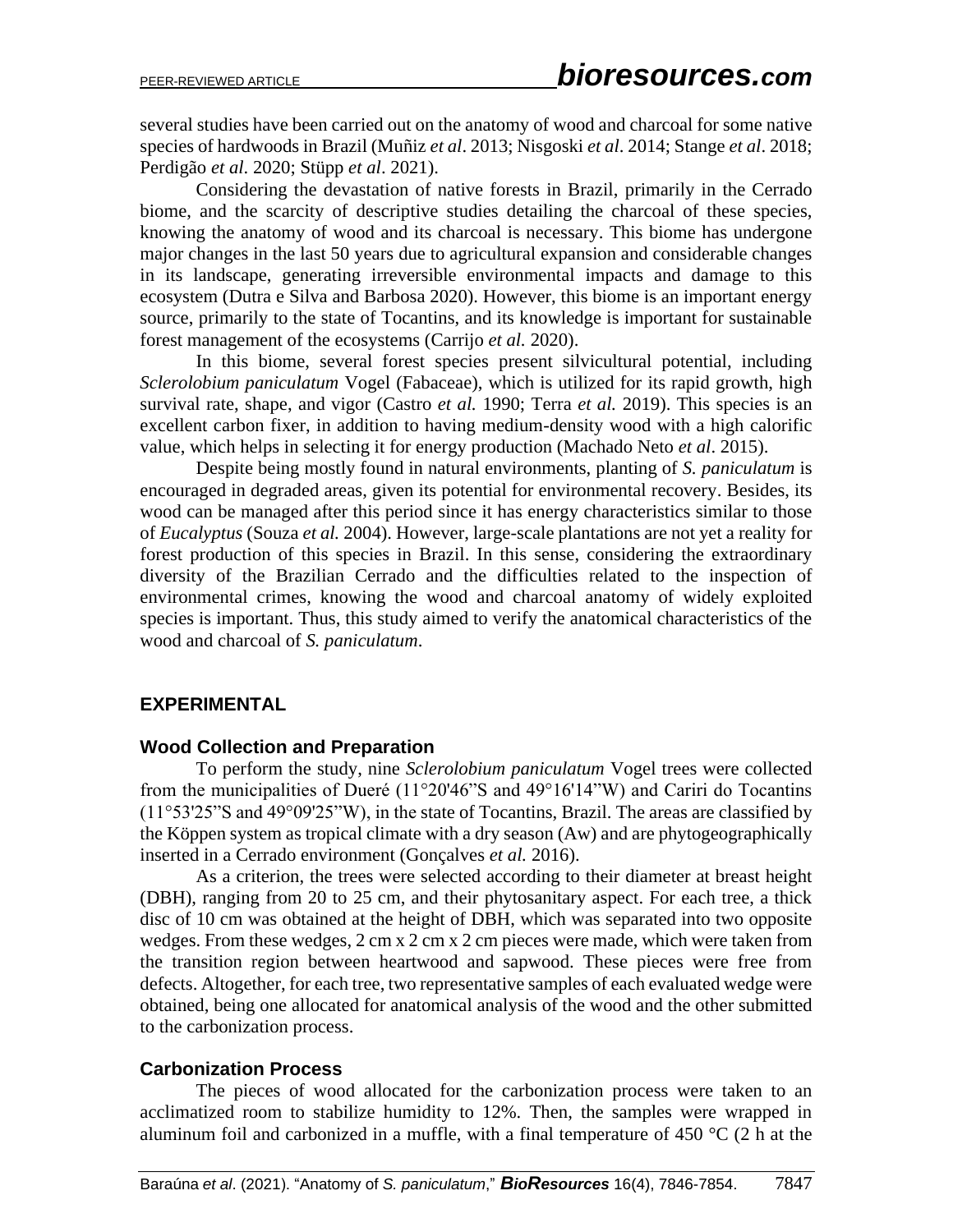final temperature) and a heating rate of 1.66  $^{\circ}$ C·min<sup>-1</sup>, totaling 8 h of carbonization, according to the methodology described by Muniz *et al.* (2012) and Stüpp *et al*. (2021).

### **Anatomical Analyses**

The anatomical characterization of *S. paniculatum* wood was performed following the IAWA Committee description standard outlined in Wheeler *et al*. (1989). Thirty measurements were performed for the diameter and frequency of the vessels, as well as for the frequency, height, and width of the rays (in μm).

For the wood fiber individualization, the method described by Franklin (1945) and modified by Berlyn *et al*. (1976) was used. Small longitudinal wood samples were placed in a mixture of hydrogen peroxide and acetic acid (in a 1 to 1 ratio) and left in a kiln at a temperature of 60 °C for 24 to 48 h. Then, the dissociated material was washed in running water and stained with hydroalcoholic safranin. In order to observe the dissociated cellular elements, microscope slides were made, on which 30 measurements were performed for each of the parameters, *i.e.*, fiber length, fiber diameter, lumen diameter, wall thickness, and fiber wall fraction. The fiber cell wall thickness was mathematically determined by the difference between the fiber and lumen diameter. The wall fraction was estimated according to Eq. 1,

$$
FWF = \frac{2(WT)}{FW} \times 100\tag{1}
$$

where FWF is the fiber wall fraction  $(\%)$ , WT is the wall thickness  $(\mu m)$ , and FW is the fiber width (μm) (Melo *et al*. 2016; Monteiro *et al*. 2017).

The anatomical characterization of charcoal was performed by taking measurements of the diameter and frequency of the vessels. The observations and measurements of the anatomical characteristics were performed with a Zeiss microscope with reflected light. The charcoal samples were manually broken according to the three fundamental planes of the wood. The measurements of the constituent elements were performed with Axio Vision Rel. software (version 4.7, Carl Zeiss AG, Jena, Germany) using the description outlined in Wheeler *et al.* (1989).

## **Statistical Analyses**

Statistical analysis was performed according to the types of material analyzed, *i.e.*, wood or charcoal. In a completely randomized experiment, the statistical differences between the anatomy of the wood and the charcoal were evaluated by the F test, at a 95% probability level, using the Sisvar software (Ferreira 2019).

## **RESULTS AND DISCUSSION**

*Sclerolobium paniculatum* wood is characterized by presenting growth layers irregularly demarcated by fibrous zones, vessels with diffuse porosity, predominant solitary vessels, fibers with simple pits, and axial parenchyma being sparse paratracheal vasicentric with two to five cells per series (Fig. 1A). After carbonization, it was observed that the exposure of the wood to high temperatures caused cracks between rays (Fig. 1B). Despite this, it was possible to identify the maintenance of the cell arrangement when viewing the transversal sections of the species, revealing the conservation of some anatomical elements after the adopted carbonization regime.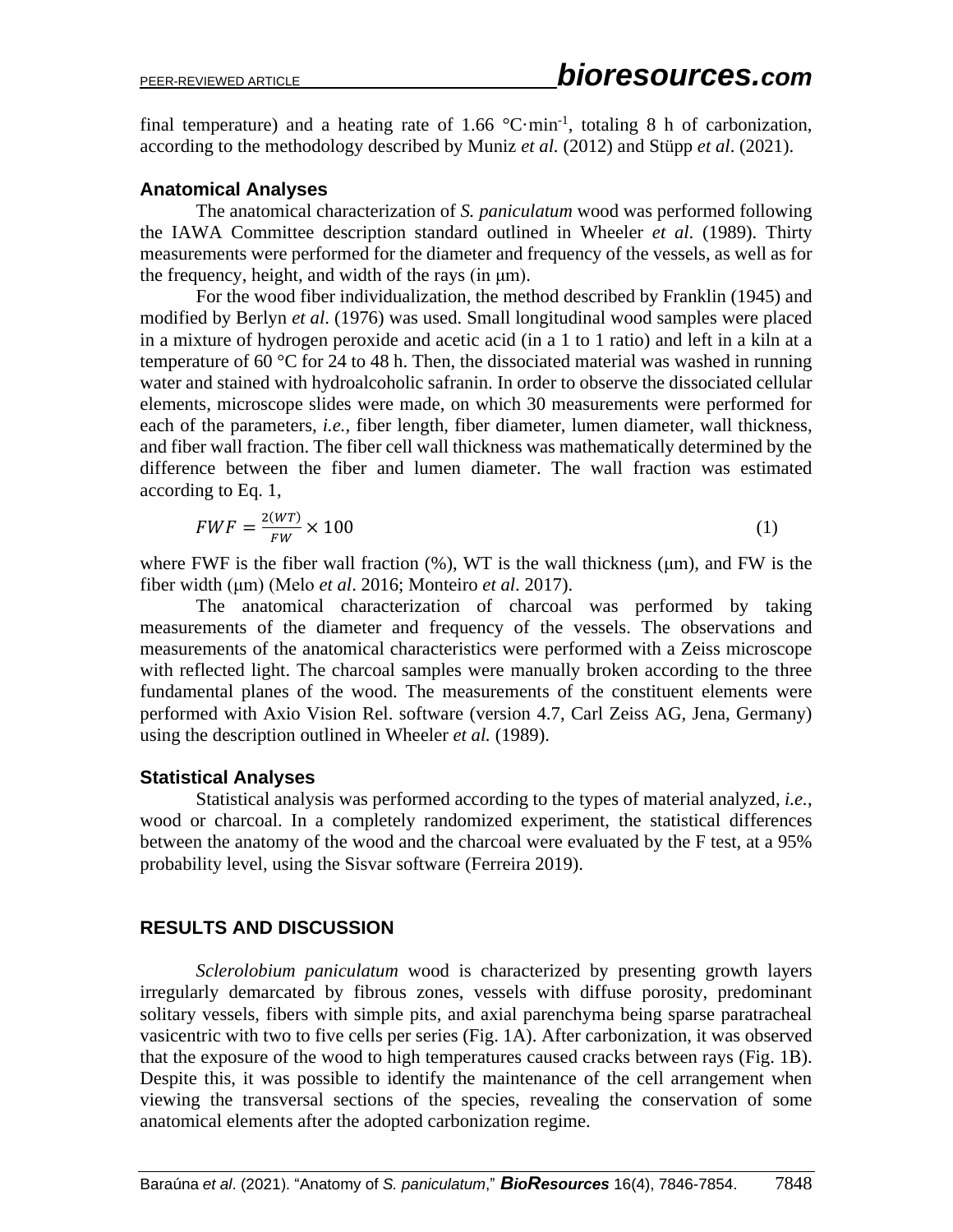The anatomy of pits in the vessels of the studied wood may be associated with the dry conditions of the Cerrado, since this biome is characterized by strong seasonal rainfall with cold and dry winter, as well as compact and dry soil for the first few meters down (Ferri 1979; Rizzini 1997; Franco 2002; Oliveira and Marquis 2002; Machado *et al.* 2007). These environmental factors can affect the microstructure of the wood, changing its anatomical properties. Thus, some identification parameters may be of low significance in the identification of charcoals (Gonçalves *et al.* 2011).

Vasicentric axial parenchyma, biseriate and uniseriate, and homocellular rays are characteristic of the genus *Sclerolobium* (SUDAM 1981; Mainieri *et al.* 1983; Mainieri and Chimelo 1989), which were also observed in this study (Fig. 1C). After the transformation into charcoal, some anatomical structures remained, and some cracks appeared following the paratracheal parenchyma line, causing an expansion in the tangential direction (Fig. 1D). This phenomenon also occurred in some rays (in the radial direction).

The rays were characterized as being exclusively uniseriate (99%) and homogeneously formed by procumbent cells (as shown in Fig. 1E). The same characteristics were found by Pires and Marcati (2005) in a study with two other varieties of the species, *i.e.*, *S. paniculatum* var. *subvelutinum* and *S. paniculatum* var. *rubiginosum*. Therefore, it is worth noting that this can be an important characteristic for identifying the wood of this species.



**Fig. 1.** Images of the anatomical characterization of *Sclerolobium paniculatum* in the transversal section: (A) wood and (B) charcoal, where the arrows indicate splits in rays; in the longitudinal tangential section: (C) wood and (D) charcoal

The height and width of the rays underwent significant changes during the carbonization process, registering an increase in their values (Table 1). In addition, the carbonization process reduced the frequency of rays, and the charcoal presented a higher vessel frequency.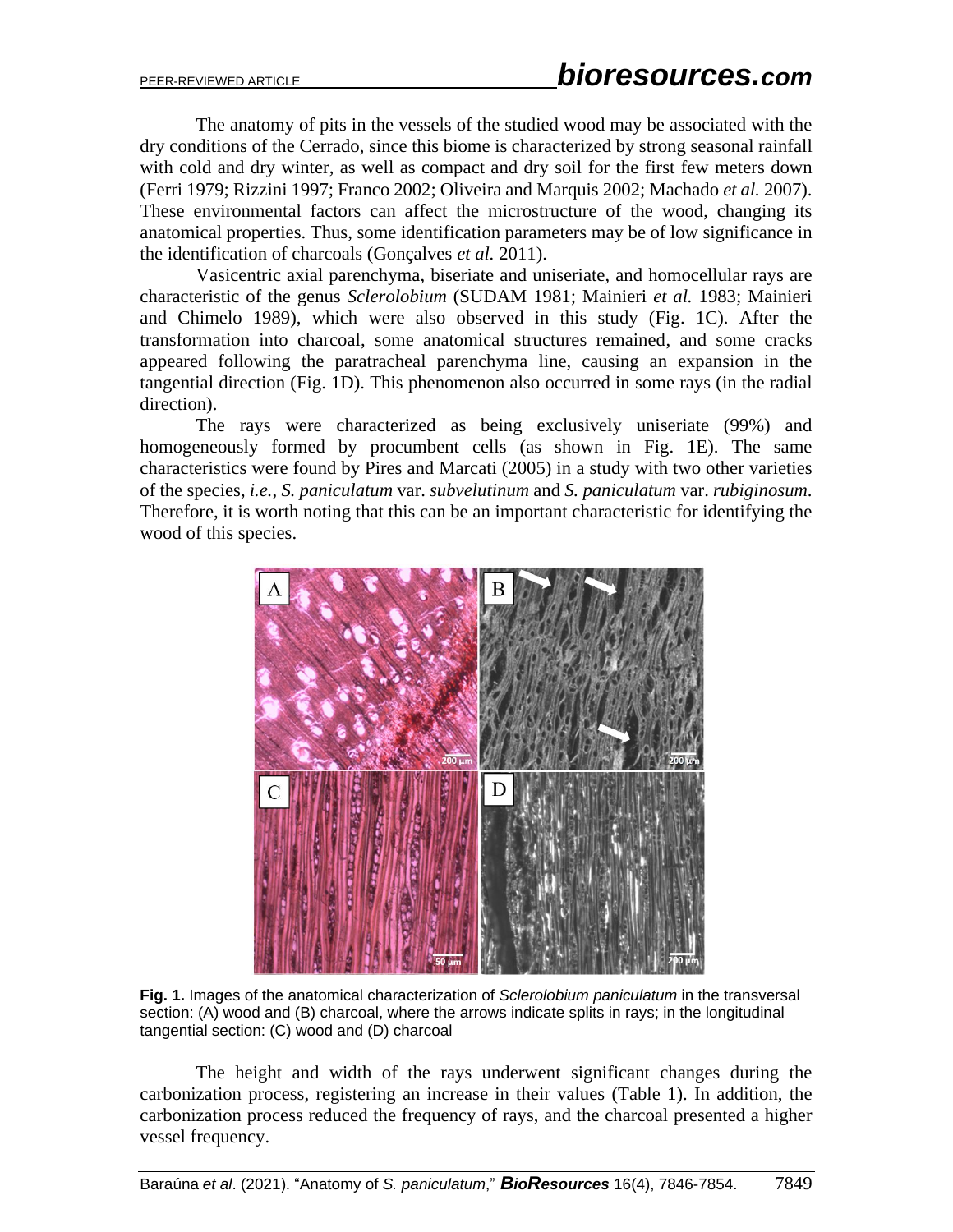| <b>Statistics</b>                          |          | Minimum | Average           | Maximum | Standard<br>Deviation |
|--------------------------------------------|----------|---------|-------------------|---------|-----------------------|
| Frequency of<br>vessels (mm <sup>2</sup> ) | Wood     | 1.00    | 2.76 <sub>b</sub> | 4.00    | 0.95                  |
|                                            | Charcoal | 7.00    | 10.13a            | 14.00   | 1.83                  |
| Diameter of vessels<br>$(\mu m)$           | Wood     | 30.06   | 96.27 a           | 155.79  | 31.55                 |
|                                            | Charcoal | 33.48   | 89.99 a           | 180.43  | 31.70                 |
| Frequency of rays<br>(linear mm)           | Wood     | 7.00    | 10.30a            | 15.00   | 2.18                  |
|                                            | Charcoal | 3.00    | 5.53 <sub>b</sub> | 8.00    | 1.43                  |
| Height of rays (µm)                        | Wood     | 110.00  | 185.45 b          | 310.00  | 51.72                 |
|                                            | Charcoal | 120.34  | 223.66 a          | 253.45  | 35.65                 |
| Width of rays (µm)                         | Wood     | 20.00   | 15.76 b           | 45.00   | 7.23                  |
|                                            | Charcoal | 10.88   | 31.66a            | 21.92   | 2.70                  |

|  | <b>Table 1.</b> Anatomical Characteristics of the Wood and Charcoal of S. paniculatum |  |  |  |  |
|--|---------------------------------------------------------------------------------------|--|--|--|--|
|--|---------------------------------------------------------------------------------------|--|--|--|--|

Note: Averages followed by the same letter do not differ statistically from each other, according to the Tukey test at the 95% probability level.

When evaluating two tropical forest species of angiosperms belonging to the *Fabaceae* family, Muñiz *et al*. (2012a) discovered an increase in radius width in *Cedrelinga catenaeformis* and a decrease in radius width in *Enterolobium schomburgkii*. As such, Muñiz *et al*. (2012a) and Nigoski *et al*. (2014) stated that the behavior in relation to the width of the rays does not follow a pattern, which indicated that, in this case, the species is the relevant factor, observing that the width of the rays can be increased in some wood species, consequently decreasing the frequency. The same conclusion was reported by Gonçalves *et al*. (2012) and Gonçalves and Scheel-Ybert (2016) when verifying an increase in the height of the rays for the group of analyzed species from the Cerrado biome of São Paulo.

The descriptive statistics of the averages obtained *via* the quantitative anatomical characterization of the fibers are shown in Table 2. The fiber length presented average values of approximately 765 µm while the fiber wall thickness exhibited average values of approximately 6.5 µm. They were classified as thin to thick walls, according to the classification of the IAWA Committee (Wheeler *et al*. 1989).

| <b>Statistics</b>               | Length<br>(µm) | <b>Fiber Diameter</b><br>(µm) | Lumen Diameter<br>$(\mu m)$ | <b>Wall Thickness</b><br>(µm) | <b>Wall Fraction</b><br>$(\% )$ |
|---------------------------------|----------------|-------------------------------|-----------------------------|-------------------------------|---------------------------------|
| Minimum                         | 500            |                               | 13                          |                               | 57                              |
| Average                         | 765            | 12                            | 17.5                        | 6.5                           | 70                              |
| Maximum                         | 1030           | 17                            | 22                          |                               | 82                              |
| Coefficient of<br>variation (%) | 19.82          | 22.31                         | 14.61                       | 18.12                         | 18.51                           |

**Table 2.** Anatomical Characterization of Fibers of *S. paniculatum* Wood

The thickness of the fiber wall, the frequency and diameter of the vessels, the amount of parenchymal tissue, in addition to other factors, *e.g.*, environmental variables, can affect the density of the wood, and consequently its energy properties (Kollmann and Côté Jr. 1968; Panshin and De Zeeuw 1980; Zobel and Buijtenen 1989; Oliveira *et al.* 2021). Thus, these anatomical characteristics make *S. paniculatum* wood present a medium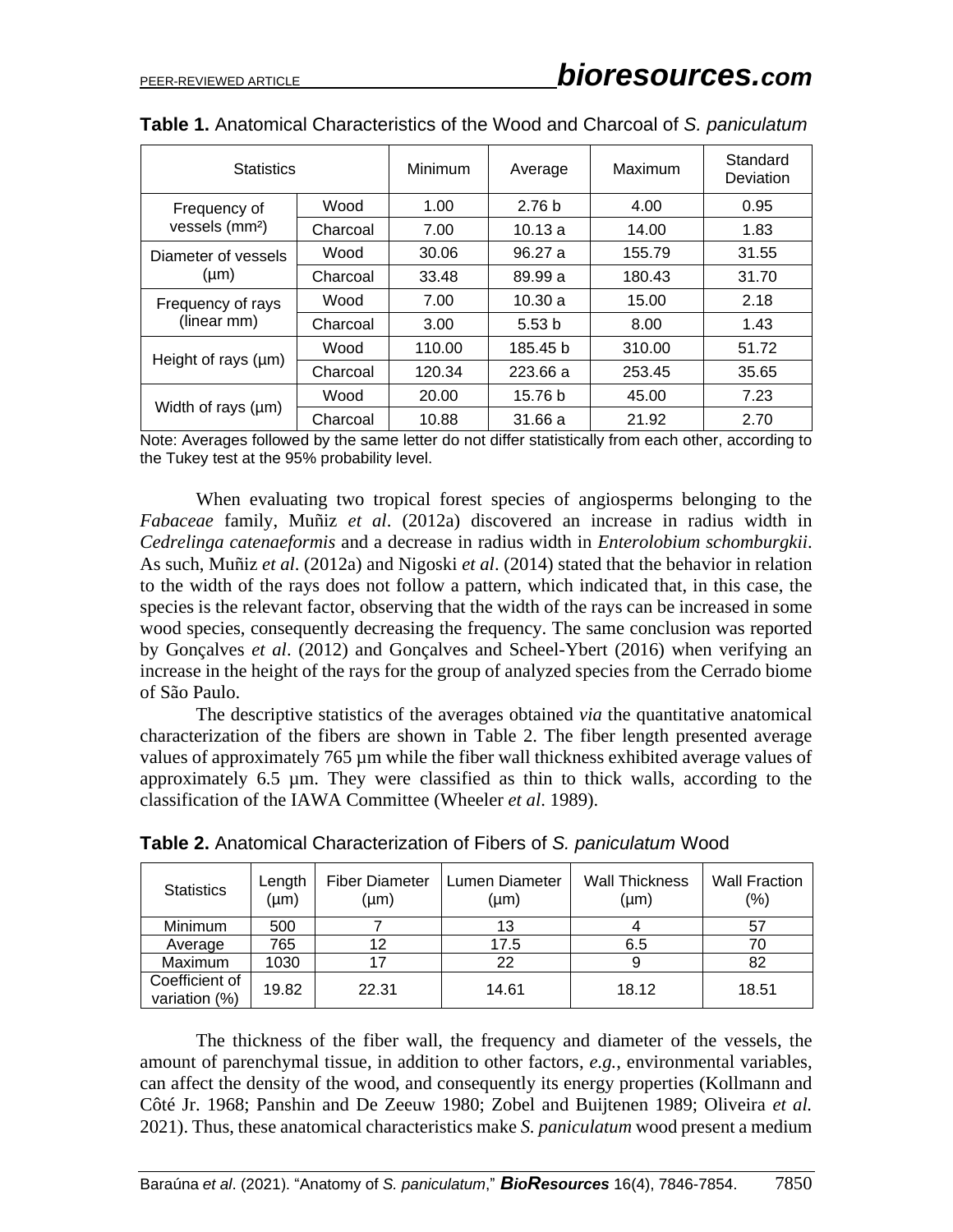density, *i.e.*, approximately 700 kg·cm-3 (Machado Neto *et al*. 2015).

The wall fraction presented an average value of 70%. Woods characterized by the presence of fibers with a high wall fraction value have the potential for production of charcoal, presenting a greater mass to support the thermal decomposition of wood, favoring the yield and quality of charcoal (Paula 2005). Thus, these characteristics increase the demand for *S. paniculatum* wood for the production of energy *via* direct combustion or the production of charcoal.

As seen in other studies, qualitatively, the anatomical structures did not change, and important characteristics for species identification can be observed in the transversal face, even in charcoal (Muñiz *et al*. 2012a; Muñiz *et al*. 2013). Thus, this characterization of *S. paniculatum* can serve as a database for future identification of charcoal produced with its wood. In addition, it can encourage increasing the quality of inspection and consequently reducing the illegal exploitation of the species in natural environments.

# **CONCLUSIONS**

- 1. The qualitative anatomical characteristics of *Sclerolobium paniculatum* wood are maintained after the carbonization process.
- 2. Quantitatively, the carbonization of *S. paniculatum* increased the frequency of the vessels and the height and width of the rays, despite reducing the frequency of the rays. The diameter of the vessels was not altered *via* carbonization.
- 3. This characterization of *S. paniculatum* can serve as a database for future identification of charcoal produced with its wood. In addition, it can encourage increasing the quality of inspection and consequently reducing the illegal exploitation of the species in natural environments.

# **ACKNOWLEDGMENTS**

The authors thank the *Research Development Foundation – FUNDEP (Project 27506)* from *Universidade Federal de Minas Gerais* and the *Universidade Federal do Paraná* for the financial support. This study was performed with the support of the Coordination for the Improvement of Higher Education Personnel - (CAPES) - Brazil - Financing Code 001.

# **REFERENCES CITED**

- Ávila, A., Giongo, C., and Scheel-Ybert, R. (2017). "Anatomia do lenho carbonizado de 10 espécies nativas da planície costeira do Rio Grande do Sul – Subsídio a pesquisas arqueobotânicas e paleoecológicas [Charcoal anatomy of 10 native species of Rio Grande do Sul coastal plain (Brazil) – A support for archaeological and paleoecological research]," *Cadernos do Lepaarq* 14(27), 480-511. DOI: 10.15210/lepaarq.v14i27.9661
- Berlyn, G. P., Miksche, J. P., and Sass, J. E. (1976). *Botanical Microtechnique and Cytochemistry*, Iowa State University Press, Ames, IA.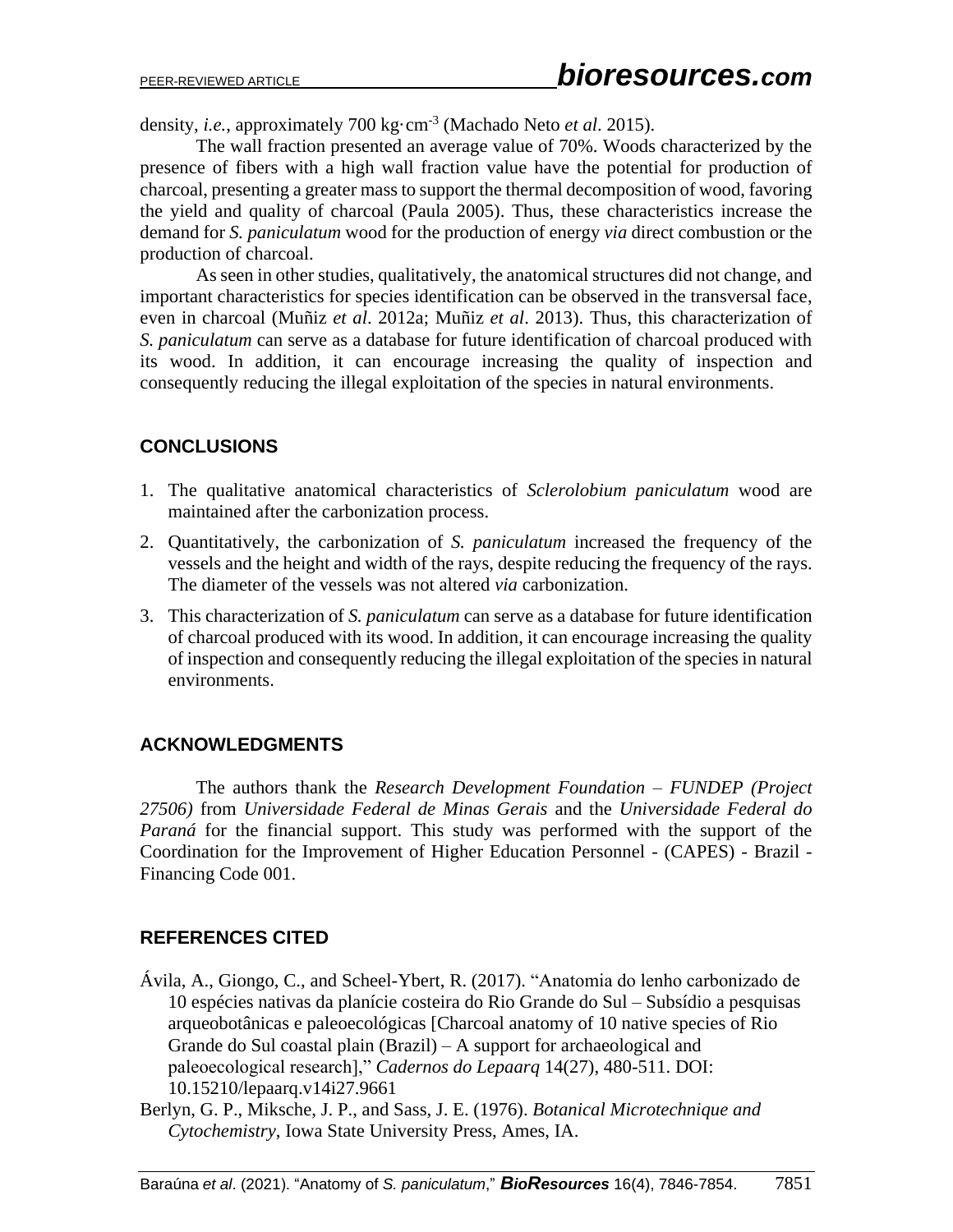- Carrijo, J. V. N., Miguel, E. P., Vale, A. T. D., Matricardi, E. A. T., Monteiro, T. C., Rezende, A. V., and Inkotte, J. (2020). "Artificial intelligence associated with satellite data in predicting energy potential in the Brazilian savanna woodland area," *IForest* 13(1), 48-55. DOI: 10.3832/ifor3209-012
- Castro, A. W. V. d., Yared, J. A. G., Alves, R. N. B., Silva, L. S., and Meirelles, S. L. M. B (1990). "Comportamento silvicultural de *Sclerolobiums paniculatum* (taxi branco) no cerrado Amapaense [Silvicultural behavior of *Sclerolobiums paniculatum* (taxi branco) in the cerrado of Amapá]," *Comunicado Técnico - Embrapa* (7), 1-4.
- Dutra e Silva, S. D. and Barbosa, A. S. (2020). "Paisagens e fronteiras do Cerrado: Ciência, biodiversidade e expansão agrícola nos chapadões centrais do Brasil [Landscapes and borders of the Cerrado: Science, biodiversity and agricultural expansion in the central highlands of Brazil]," *Estudos Ibero-Americanos* 46(1), 1-18. DOI: 10.15448/1980-864X.2020.1.34028
- Ferreira, D. F. (2019). "Sisvar: A computer analysis system to fixed effects split plot type designs," *Revista Brasileira de Biometria* 37(4), 529-535. DOI: 10.28951/rbb.v37i4.450
- Ferri, M. G. (1979). "Transpiração nos Principais Ecossistemas Brasileiros e em Espécies Cultivadas no Brasil [Transpiration in the Main Brazilian Ecosystems and in Cultivated Species in Brazil]," in: *Fisiologia Vegetal*, M. G. Ferri (ed.) EDUSP, São Paulo, Brazil, pp. 25-73.
- Franco, A. C. (2002). "Ecophysiology of woody plants," in: *The Cerrados of Brazil*, P. S. Oliveria and R. J. Marquis (ed.), Columbia Univ. Press, New York, NY, pp. 178-197.
- Franklin, G. L. (1945). "Preparation of thin sections of synthetic resins and wood-resin composites, and a new macerating method for wood," *Nature* 155, 51. DOI: 10.1038/155051a0
- Gonçalves, D. S., Souza, P. A. d., Oliveira, A. L. d., and Martins, T. S. (2016). "Diagnóstico ambiental e proposta de plano de recuperação da APP, fazenda Santa Juliana, Cariri do Tocantins – To [Environmental diagnosis and proposed APP recovery plan farm Santa Juliana, Cariri do Tocantins - To]," *Nucleus* 13(1), 167-182. DOI: 10.3738/1982.2278.1562
- Gonçalves, T. A. P., and Scheel-Ybert, R. (2016). "Charcoal anatomy of Brazilian species. I. *Anacardiaceae*," *Anais da Academia Brasileira de Ciências* 88(3), 1711- 1725. DOI: 10.1590/0001-3765201620150433
- Gonçalves, T. A. P., Marcati, C. R., and Scheel-Ybert, R. (2011). "Wood and charcoal anatomy in species of the Brazilian cerrado: Effect of carbonization on wood structure," *Sagvntvm Extra* 11, 51-52.
- Gonçalves, T. A. P., Marcati, C. R., and Scheel-Ybert, R. (2012). "The effect of carbonization on wood structure of *Dalbergia violacea*, *Stryphnodendron polyphyllum*, *Tapirira guianensis*, *Vochysia tucanorum*, and *Pouteria torta* from the Brazilian cerrado," *IAWA Journal* 33(1), 73-90. DOI: 10.1163/22941932-90000081
- Kollmann, F. F. P., and Côté Jr., W. A. (1968). *Principles of Wood Science and Technology: Solid Wood*, Springer-Verlag, Berlin, Germany.
- Machado, S. R., Rodella, R. A., Angyalossy, V., and Marcati C. R. (2007). "Structural variations in root and stem wood of *Styrax* (Styracaceae) from Brazilian forest and cerrado," *IAWA Journal* 28(2), 174-188. DOI: 10.1163/22941932-90001632
- Machado Neto, A. d. P., Brandão, C. F. L. e. S., Duarte, B., Almir, J., Marangon, L. C., and Feliciano, A. L. P. (2015). "Densidade e poder calorífico como base para prevenção de incêndios florestais sob linhas de transmissão [Density and calorific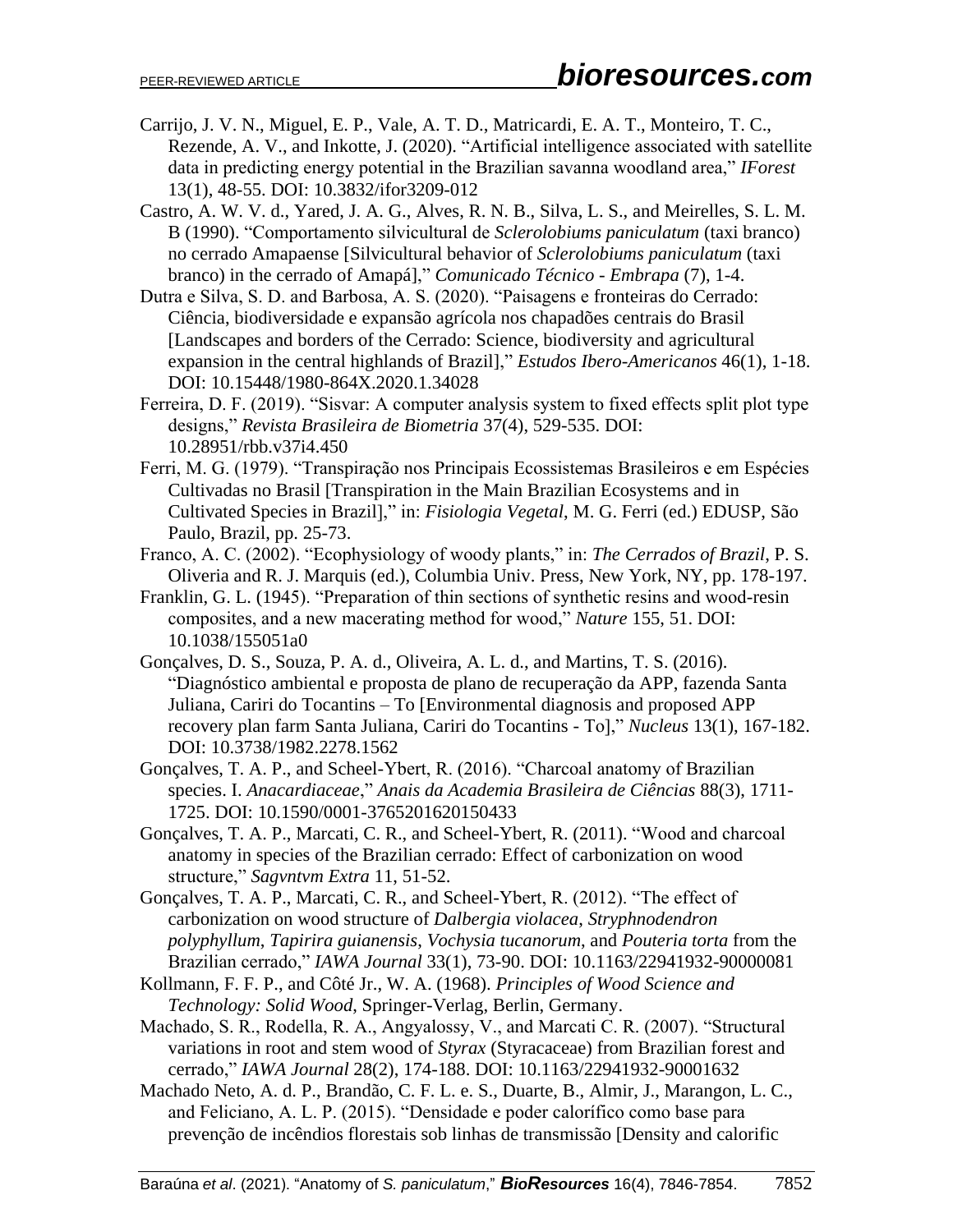power as a basis for forest fires prevention under transmission lines]," *Nativa* 3(1), 10-15. DOI: 10.14583/2318-7670.v03n01a02.

- Mainieri, C., and Chimelo, J. P. (1989). *Fichas de Características das Madeiras Brasileiras* [Characteristic Forms of Brazilian Woods], Instituto de Pesquisas Tecnológicas do Estado de São Paulo, PROMOCET, São Paulo, Brazil.
- Mainieri, C., Chimelo, J. P., and Angyalossy-Alfonso, V. (1983). *Manual de Identificação das Principais Madeiras Comerciais Brasileiras* [Identification Manual of the Main Brazilian Commercial Woods], Instituto de Pesquisas Tecnológicas do Estado de São Paulo, São Paulo, Brazil.
- Melo, L. E. d. L., Silva, J. R. M. d., Napoli. A., Lima, J. T., Trugilho, P. F., and Nascimento, D. F. R. (2016). "Influence of genetic material and radial position on the anatomical structure and basic density of wood from *Eucalyptus* spp. and *Corymbia citriodora*," *Scientia Forestalis* 44(111), 611-621. DOI: 10.18671/scifor.v44n111.07
- Monteiro, T. C., Lima, J. T., Hein, P. R. G., Silva, J. R. M. d., Trugilho, P. F., and Andrade, H. B. (2017). "Effect of wood anatomical elements in log drying of *Eucalyptus* and *Corymbia*," *Scientia For*e*stalis* 45(115), 493-505. DOI: 10.18671/scifor.v45n115.07
- Monteiro, T. C., Silva, R. V., Lima, J. T., Hein, P. R. G., and Napoli, A. (2010). "Use of near infrared spectroscopy to distinguish carbonization processes and charcoal sources," *Cerne* 16(3), 381-390. DOI: 10.1590/S0104-77602010000300014
- Muñiz, G. I. B. d., França, R. F., Fiorese, A. E., and Nisgoski, S. (2013). "Análisis de la estructura anatómica de la madera y del carbón de dos especies de *Sapotaceae*  [Analysis of the anatomical structure of wood and charcoal of two *Sapotaceae* species]," *Maderas – Cienc. Tecnol.* 15(3), 311-320. DOI: 10.4067/S0718- 221X2013005000024
- Muñiz, G. I. B. d., Nisgoski, S., França, R. F., and Schardosin, F. Z. (2012a) "Anatomia comparativa da madeira e do carvão de *Cedrelinga catenaeformis* Ducke e *Enterolobium schomburgkii* Benth. para fins de identificação [Comparative anatomy of wood and charcoal of *Cedrelinga catenaeformis* Ducke and *Enterolobium schomburgkii* Benth. for identification purposes]," *Scientia Forestalis* 38(94), 291-297.
- Muñiz, G. I. B. d., Nisgoski, S., Shardosin, F. Z., and França, R. F. (2012b). "Anatomia do carvão de espécies florestais [Charcoal anatomy of forest species]," *Cerne* 18(3), 471-477. DOI: 10.1590/S0104-77602012000300015
- Nisgoski, S., Gonçalves, T. A. P., Sonsin-Oliveira, J., Ballarin, A. W., Muñiz, G. I. B. (2021). "Near-infrared spectroscopy for discrimination of charcoal from *Eucalyptus* and native cerrado species - Contribution to a database for forestry supervision," *Forest Science* 67(4), 419-432. DOI: 10.1093/forsci/fxab015
- Nisgoski, S., Magalhães, W. L. E., Batista, F. R. R., França, R. F., and Muñiz, G. I. B. d. (2014). "Anatomical and energy characteristics of charcoal made from five species," *Acta Amaz*o*nica* 44(3), 367-372. DOI: 10.1590/1809-4392201304572
- Oliveira, G. M. V., Mello, J. M. d., Mello, C. R. d., Scolforo, J. R. S., Miguel, E. P., and Monteiro, T. C. (2021). "Behavior of wood basic density according to environmental variables," *Journal Forestry Research* 1(3), 1-9. DOI: 10.1007/s11676-021-01372-2
- Oliveira, P. S., and Marquis, R. J. (2002). *The Cerrados of Brazil*, Columbia University Press, New York City, NY.
- Panshin, A. J., and Zeeuw, C. d. (1980). *Textbook of Wood Technology*, McGraw-Hill Book Company, New York, NY.
- Paula, J. E. (2005). "Caracterização anatômica da madeira de espécies nativas do cerrado,